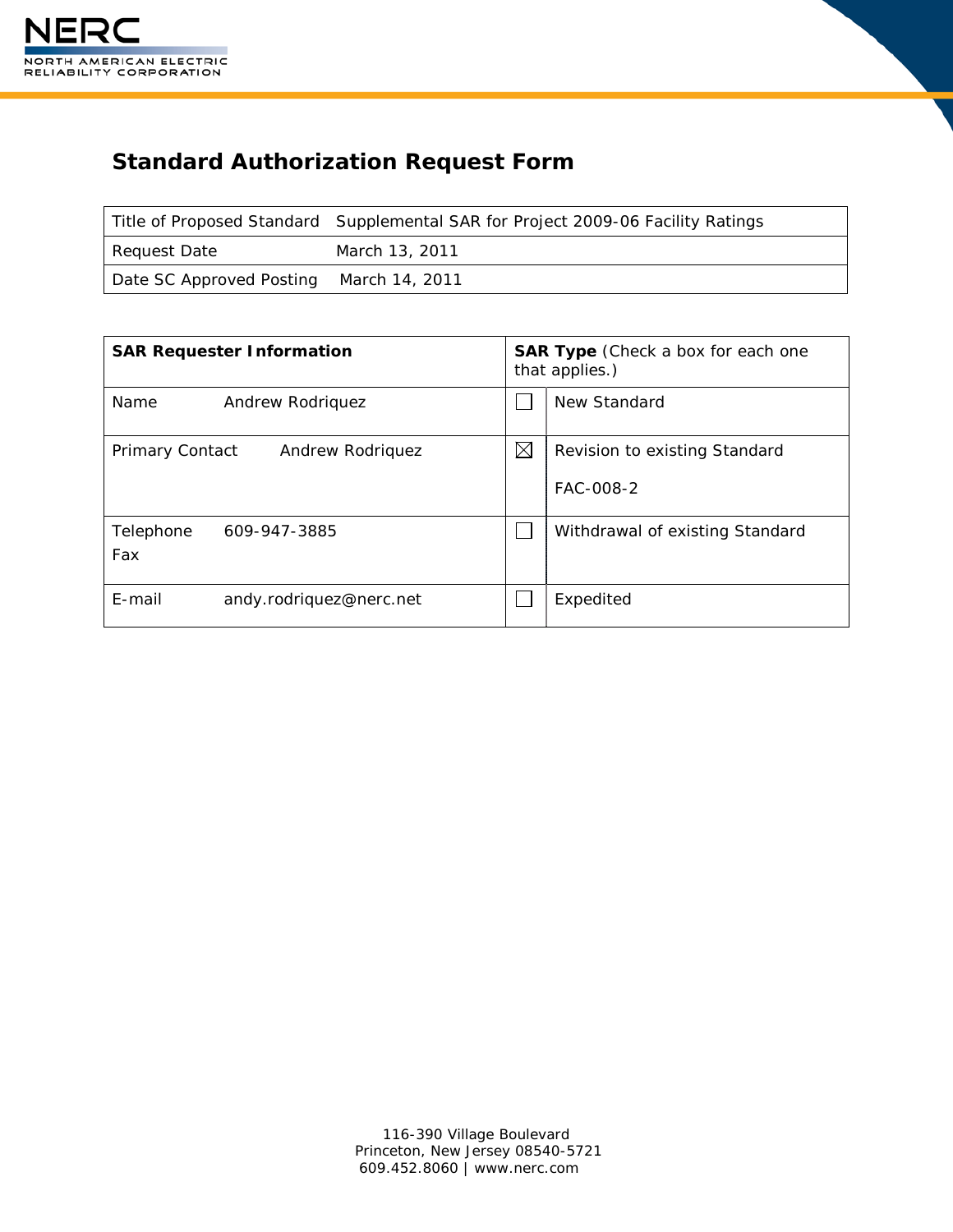**Purpose** (Describe what the standard action will achieve in support of bulk power system reliability.)

To address the reliability concerns related to Facility Ratings initially discussed in paragraphs 756 and 771 of FERC's Order 693, and further explained in paragraph 76 of FERC's "Order Denying Rehearing, Denying Clarification, Denying Reconsideration, and Denying Request for a Stay," issued September 16, 2010. These concerns relate to ensuring that information that may be helpful to operations and planning entities regarding the rating of the most limiting equipment of a Facility. NERC believes that industry can address these concerns through an equally effective and efficient alternative to the proposal directed by the Commission involving the development of a single additional requirement in FAC-008 – Facility Ratings.

The Commission has issued an agenda indicating it may issue an Order on March 17, 2011 that will establish a deadline for completion and filing by June 15, 2011.

**Industry Need** (Provide a justification for the development or revision of the standard, including an assessment of the reliability and market interface impacts of implementing or not implementing the standard action.)

In Order 693, FERC explained in paragraph 756:

"…The Commission's proposed modification would require identifying and documenting the limiting component for all facilities and the increase in rating if that component were no longer the most limiting component; in other words, the rating based on the second-most limiting component. The Commission further clarifies that this Reliability Standard will require this additional thermal rating information only for those facilities for which thermal ratings cause the following: (1) an IROL; (2) a limitation of TTC; (3) an impediment to generation deliverability or (4) an impediment to service to major cities or load pockets."

And provided further direction in paragraph 771:

"…we direct the ERO to develop modifications to FAC-008-1 through its Reliability Standards development process requiring transmission and generation facility owners to: (1) document underlying assumptions and methods used to determine normal and emergency facility ratings; (2) develop facility ratings consistent with industry standards developed through an open, transparent and validated process and (3) for each facility, identify the limiting component and, for critical facilities, the resulting increase in rating if that component is no longer limiting."

FERC later explained in paragraph 76 of its September 16, 2010 Order Denying Rehearing, Denying Clarification, Denying Reconsideration, and Denying Request for a Stay:

"In order to determine facility ratings, entities must identify the most limiting component that comprises the facility, based on a validated methodology that considers the specific characteristics and ratings of all of the components to determine their limits for a range of ambient conditions, including if and for what duration these limits can be exceeded. This is, in part, because the limiting element upon which a facility rating is based can change under different operating conditions. For example, an underground high voltage cable may be the limiting element for continuous ratings, but a disconnect switch may be the limiting element for a fourhour emergency rating. With heavy power flows from generators through critical facilities to load, contingency conditions could reveal a thermal overload above the normal rating of the first limiting component of one of these facilities. However, that component also likely has a documented short time rating that could sustain the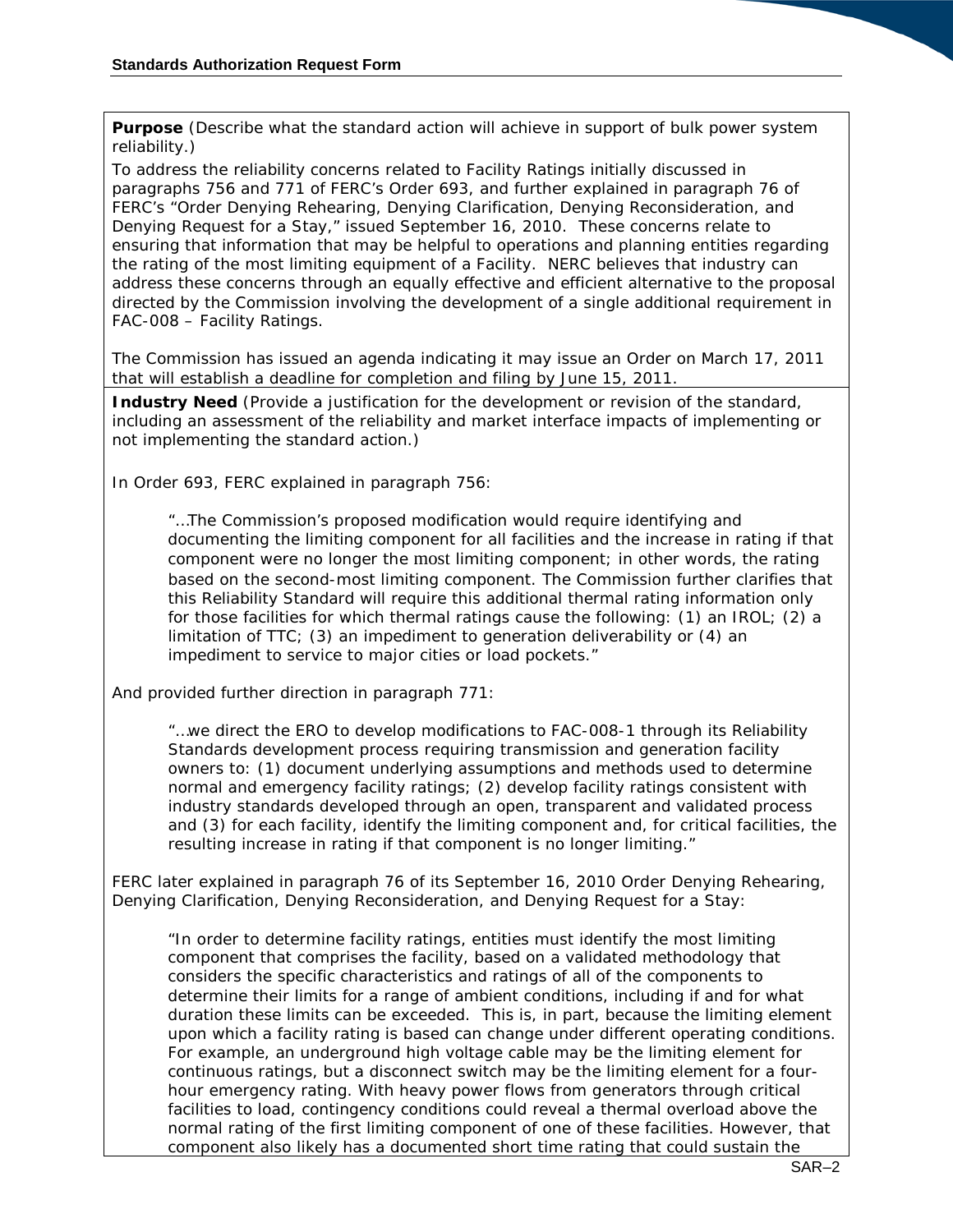overload. If the second-most limiting component does not afford much increase in rating above the first, and its overload can result in the unintended removal of the facility from service (i.e., a relay or other protection system component that trips a facility out of service due to the overload), the prior identification of this second limiting component could alter the mitigation plans and avoid relay operations that trip facilities out-of-service, and thus potentially prevent a cascading event."

NERC believes the concerns discussed in paragraph 76 are legitimate concerns that Stakeholders can address through an equally effective and efficiently alternative to the proposal directed by the Commission through the addition of a single requirement to the latest approved version of FAC-008-2 – Facility Ratings. The additional requirement will provide entities the opportunity to obtain additional details about the ratings of equipment that may be helpful for Reliability Coordinators, Transmission Operators, Transmission Planners, and Planning Coordinators when developing some operational plans or when conducting some planning studies.

Taking such action is consistent with the FERC Orders and the original SAR for the predecessor to this project: Project 2006-09 Facility Ratings.

NERC must produce a standard that addresses this directive to comply with paragraph 29 of FERC's March 18 Order Directing NERC to Propose a Modification of ERO Rules of Procedure:

"Moreover, consistent with the Commission's regulations, we direct the ERO, within 90 days of our subsequent order on proposed modifications to the ERO's rules, to comply with the Commission's directive in Order No. 693 to modify Reliability Standard FAC-008-1. As explained in greater detail in Order No. 693, the required modifications include (1) document underlying assumptions and methods used to determine normal and emergency facility ratings; (2) develop facility ratings consistent with industry standards developed through an open, transparent and validated process; and (3) for each facility, identify the limiting component and, for critical facilities, the resulting increase in rating if that component is no longer limiting."

NERC currently anticipates the Commission issuing such an order on March 17, 2010, which would result in a deadline for completion of June 15, 2011.

NERC does not expect there to be any market impacts from this standards action.

**Brief Description** (Provide a paragraph that describes the scope of this standard action.) NERC proposes to add an additional requirement to FAC-008-2 that will address the area of concern expressed in the Commission's orders. This SAR is limited solely to the addition of this requirement and the associated measure and compliance information needed to support the requirement.

**Detailed Description** (Provide a description of the proposed project with sufficient details for the standard drafting team to execute the SAR.) NERC proposes to add a requirement to FAC-008-2 that addresses the following directive from Order 693:

(3) for each facility, identify the limiting component and, for critical facilities, the resulting increase in rating if that component is no longer limiting."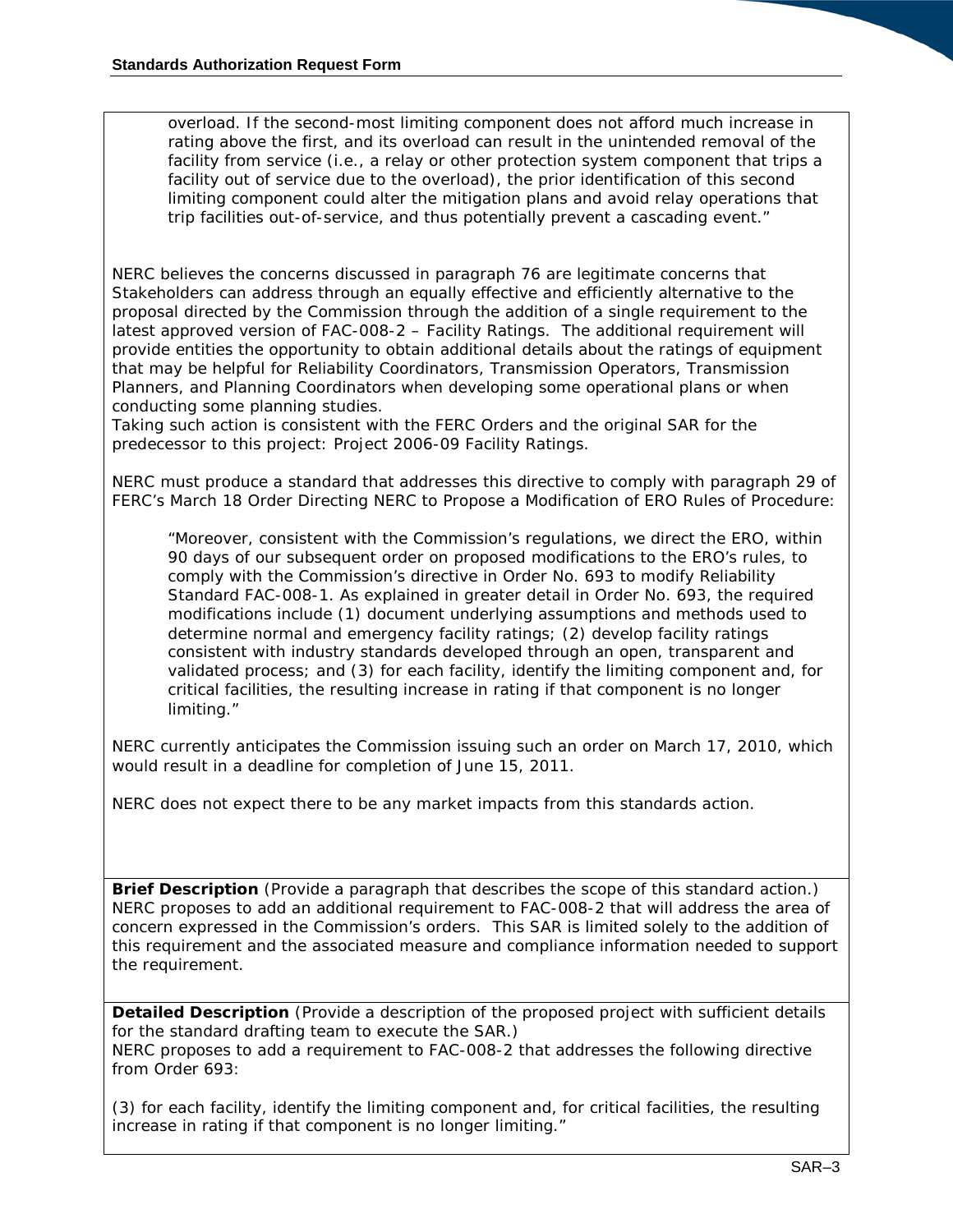Further, NERC requests that measures and Compliance Elements be developed in support of this requirement.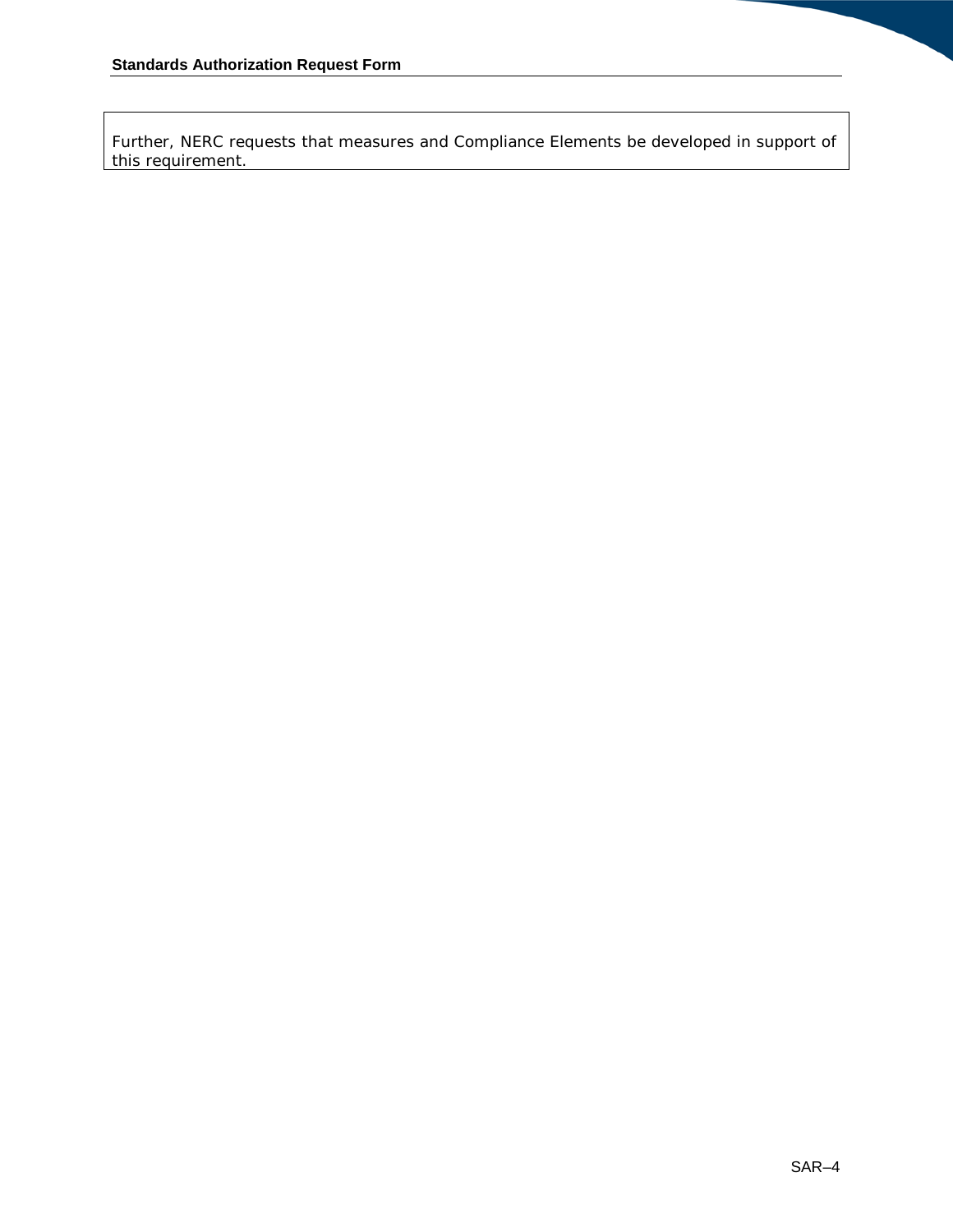## *Reliability Functions*

| The Standard will Apply to the Following Functions (Check box for each one that applies.) |                                      |                                                                                                                                                                                                                                                |
|-------------------------------------------------------------------------------------------|--------------------------------------|------------------------------------------------------------------------------------------------------------------------------------------------------------------------------------------------------------------------------------------------|
|                                                                                           | Reliability<br>Assurer               | Monitors and evaluates the activities related to planning and<br>operations, and coordinates activities of Responsible Entities to<br>secure the reliability of the bulk power system within a Reliability<br>Assurer Area and adjacent areas. |
|                                                                                           | Reliability<br>Coordinator           | Responsible for the real-time operating reliability of its Reliability<br>Coordinator Area in coordination with its neighboring Reliability<br>Coordinator's wide area view.                                                                   |
|                                                                                           | Balancing<br>Authority               | Integrates resource plans ahead of time, and maintains load-<br>interchange-resource balance within a Balancing Authority Area<br>and supports Interconnection frequency in real time.                                                         |
|                                                                                           | Interchange<br>Authority             | Ensures communication of interchange transactions for reliability<br>evaluation purposes and coordinates implementation of valid and<br>balanced interchange schedules between Balancing Authority<br>Areas.                                   |
|                                                                                           | Planning<br>Coordinator              | Assesses the longer-term reliability of its Planning Coordinator<br>Area.                                                                                                                                                                      |
|                                                                                           | Resource<br>Planner                  | Develops a >one year plan for the resource adequacy of its<br>specific loads within its portion of the Planning Coordinator's Area.                                                                                                            |
| $\boxtimes$                                                                               | Transmission<br>Owner                | Owns and maintains transmission facilities.                                                                                                                                                                                                    |
|                                                                                           | Transmission<br>Operator             | Ensures the real-time operating reliability of the transmission<br>assets within a Transmission Operator Area.                                                                                                                                 |
|                                                                                           | Transmission<br>Planner              | Develops a > one year plan for the reliability of the interconnected<br>Bulk Electric System within the Transmission Planner Area.                                                                                                             |
|                                                                                           | Transmission<br>Service<br>Provider  | Administers the transmission tariff and provides transmission<br>services under applicable transmission service agreements (e.g.,<br>the pro forma tariff).                                                                                    |
|                                                                                           | Distribution<br>Provider             | Delivers electrical energy to the End-use customer.                                                                                                                                                                                            |
|                                                                                           | Generator<br>Owner                   | Owns and maintains generation facilities.                                                                                                                                                                                                      |
|                                                                                           | Generator<br>Operator                | Operates generation unit(s) to provide real and reactive power.                                                                                                                                                                                |
|                                                                                           | Purchasing-<br><b>Selling Entity</b> | Purchases or sells energy, capacity, and necessary reliability-<br>related services as required.                                                                                                                                               |
|                                                                                           | Load-<br>Serving<br>Entity           | Secures energy and transmission service (and reliability-related<br>services) to serve the End-use Customer.                                                                                                                                   |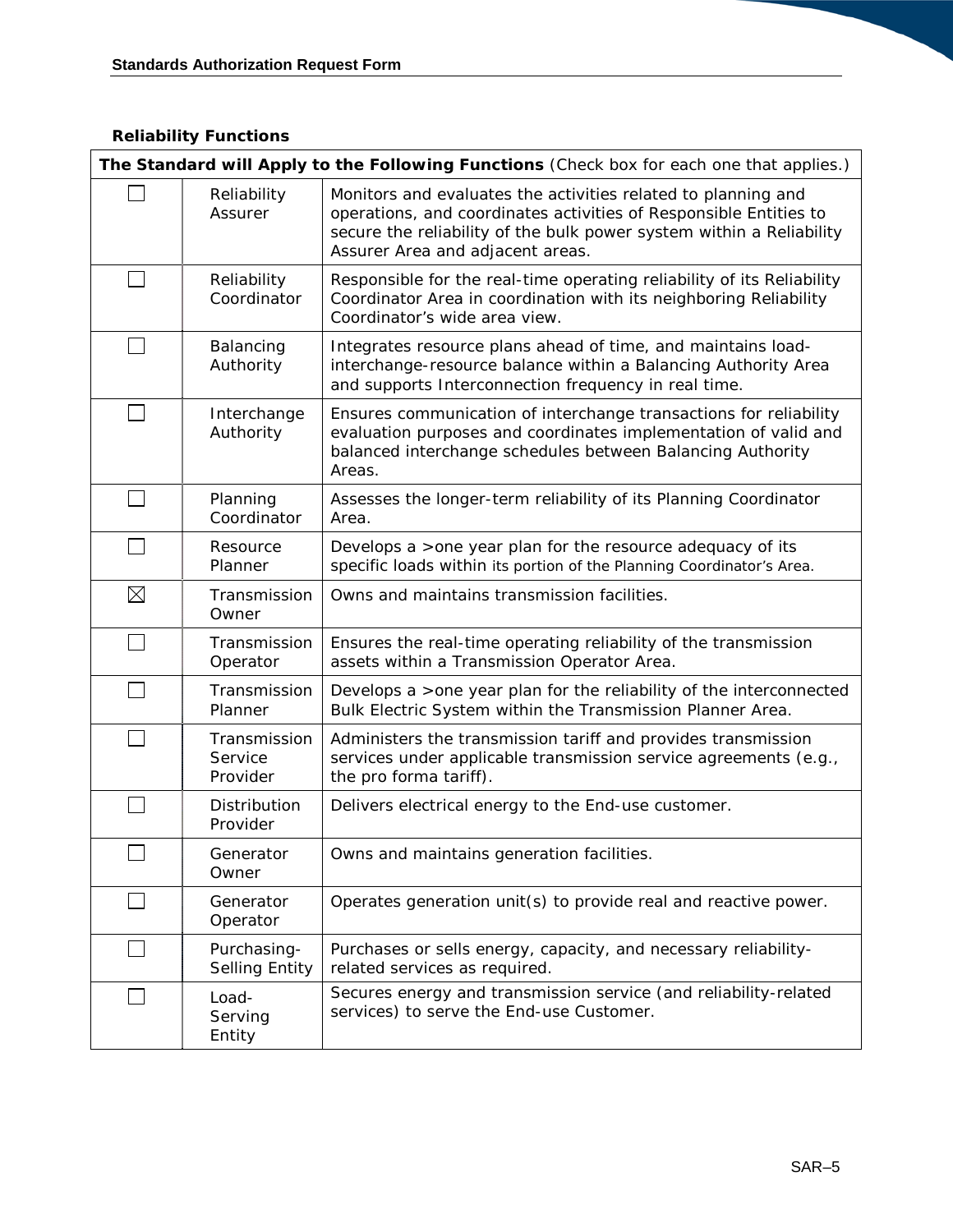## *Reliability and Market Interface Principles*

|                                                                                                                                            | Applicable Reliability Principles (Check box for all that apply.)                                                                                                                                                                                                                    |                                                                                                                                                                                                           |  |
|--------------------------------------------------------------------------------------------------------------------------------------------|--------------------------------------------------------------------------------------------------------------------------------------------------------------------------------------------------------------------------------------------------------------------------------------|-----------------------------------------------------------------------------------------------------------------------------------------------------------------------------------------------------------|--|
| $\boxtimes$                                                                                                                                |                                                                                                                                                                                                                                                                                      | 1. Interconnected bulk power systems shall be planned and operated in a coordinated<br>manner to perform reliably under normal and abnormal conditions as defined in the<br>NERC Standards.               |  |
| $\Box$                                                                                                                                     | 2.                                                                                                                                                                                                                                                                                   | The frequency and voltage of interconnected bulk power systems shall be controlled<br>within defined limits through the balancing of real and reactive power supply and<br>demand.                        |  |
| $\boxtimes$                                                                                                                                |                                                                                                                                                                                                                                                                                      | 3. Information necessary for the planning and operation of interconnected bulk power<br>systems shall be made available to those entities responsible for planning and<br>operating the systems reliably. |  |
| $\Box$                                                                                                                                     |                                                                                                                                                                                                                                                                                      | 4. Plans for emergency operation and system restoration of interconnected bulk power<br>systems shall be developed, coordinated, maintained and implemented.                                              |  |
| $\Box$                                                                                                                                     |                                                                                                                                                                                                                                                                                      | 5. Facilities for communication, monitoring and control shall be provided, used and<br>maintained for the reliability of interconnected bulk power systems.                                               |  |
| $\Box$                                                                                                                                     |                                                                                                                                                                                                                                                                                      | 6. Personnel responsible for planning and operating interconnected bulk power systems<br>shall be trained, qualified, and have the responsibility and authority to implement<br>actions.                  |  |
| $\boxtimes$                                                                                                                                |                                                                                                                                                                                                                                                                                      | 7. The security of the interconnected bulk power systems shall be assessed, monitored<br>and maintained on a wide area basis.                                                                             |  |
| П                                                                                                                                          |                                                                                                                                                                                                                                                                                      | 8. Bulk power systems shall be protected from malicious physical or cyber attacks.                                                                                                                        |  |
| Does the proposed Standard comply with all of the following Market Interface<br>Principles? (Select 'yes' or 'no' from the drop-down box.) |                                                                                                                                                                                                                                                                                      |                                                                                                                                                                                                           |  |
|                                                                                                                                            |                                                                                                                                                                                                                                                                                      | 1. A reliability standard shall not give any market participant an unfair competitive<br>advantage. Yes                                                                                                   |  |
|                                                                                                                                            | 2. A reliability standard shall neither mandate nor prohibit any specific market structure. Yes                                                                                                                                                                                      |                                                                                                                                                                                                           |  |
| 3. A reliability standard shall not preclude market solutions to achieving compliance with that<br>standard. Yes                           |                                                                                                                                                                                                                                                                                      |                                                                                                                                                                                                           |  |
|                                                                                                                                            | 4. A reliability standard shall not require the public disclosure of commercially sensitive<br>information. All market participants shall have equal opportunity to access commercially<br>non-sensitive information that is required for compliance with reliability standards. Yes |                                                                                                                                                                                                           |  |